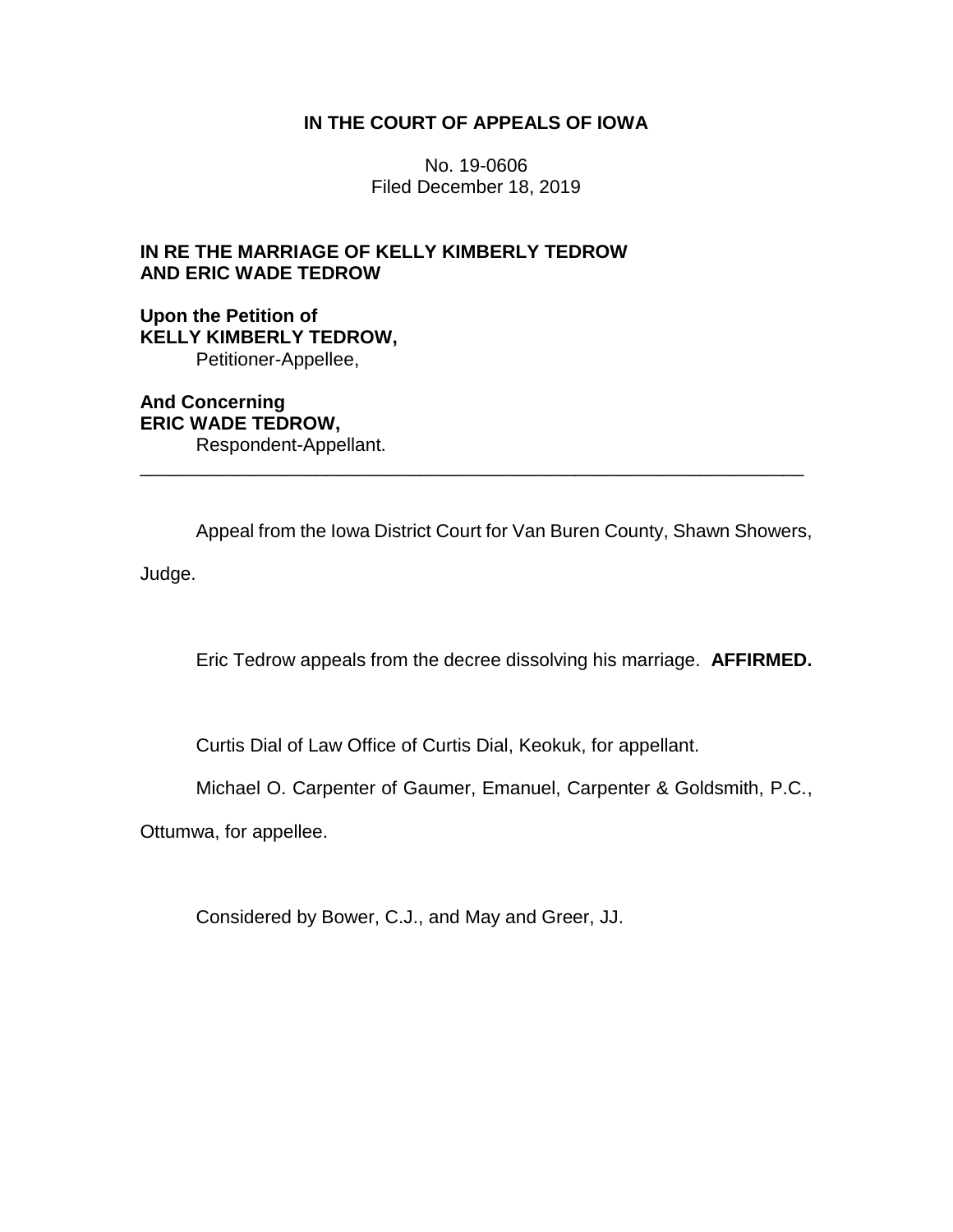## **MAY, Judge.**

Kelly and Eric Tedrow were married in 2015. They have one child, H.T., who was born in 2017. In 2018, Kelly petitioned for dissolution.

At trial, neither parent requested joint physical care of H.T. Rather, each asked to be awarded physical care. Ultimately, the district court awarded physical care to Kelly and visitation to Eric. On appeal, Eric asks us to reverse the district court's physical care determination.

"'Physical care' means the right and responsibility to maintain a home for the minor child and provide for the routine care of the child." Iowa Code  $\S$  598.1(7) (2018). "The parent awarded physical care is required to support the other parent's relationship with the child." *In re Marriage of Hansen*, 733 N.W.2d 683, 700 (Iowa 2007) (citing Iowa Code § 598.41(5)(b) (2005)); *accord* Iowa Code § 598.41(5)(b) (2018). In determining which parent should have physical care, the court focuses on the "goals of stability and continuity with an eye toward providing the child[] with the best environment possible for [the child's] continued development and growth." *Hansen*, 733 N.W.2d at 700.

Following our de novo review, we conclude physical care was properly awarded to Kelly. We adopt the district court's findings that both Kelly and Eric are "capable parents" who "care greatly" for H.T. But we also agree that Kelly is in a more stable position. And we agree that Kelly is a "proven caregiver" with experience in co-parenting her other children with her former spouses.

2